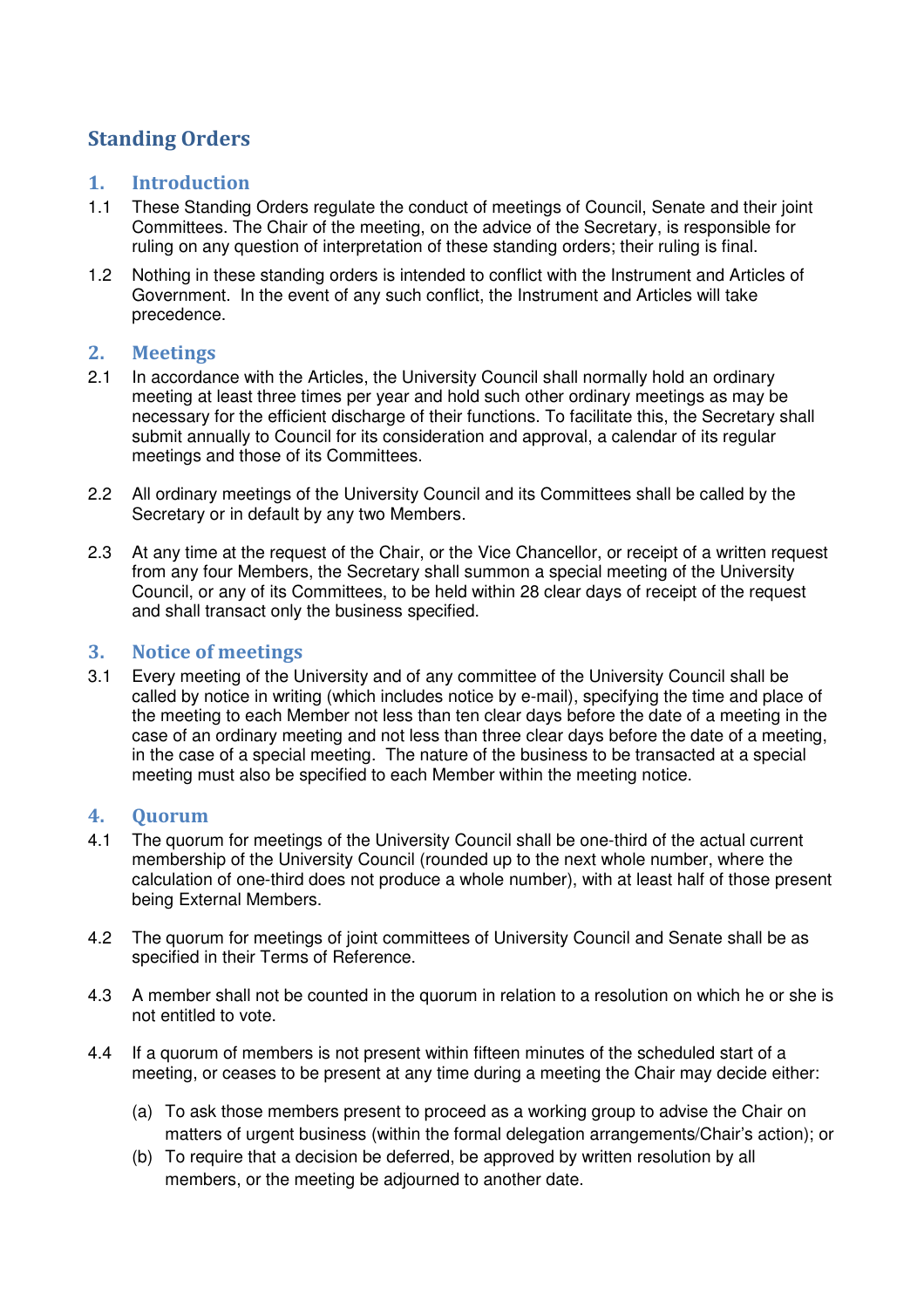# 5. Chair's Action

5.1 The Chair is to have delegated authority to act between meetings, following appropriate consultation, to deal with matters of urgency; details of any action taken shall be reported to the next meeting of Council (or the relevant Committee). Specific monetary levels of delegation are covered in the University's Formal Scheme of Delegation.

### 6. Attendance at meetings

- 6.1 All members are expected to attend the meetings of University Council, Senate and their committees. Members who are unable to attend should send their apologies at the earliest possible time.
- 6.2 Members who have been absent from University Council or its committees for a period of twelve months without permission from University Council, or who are considered unable or unfit to discharge the function of a member, may be removed from office in writing from University Council.

# 7. Agendas and Papers

- 7.1 The agenda and papers for University Council and its committees shall conform in style and format to the standard prescribed by the University Secretary. For the efficiency of business agenda items are divided into issues for consideration and those for noting, and shall be compiled by the secretary and approved by the Chair of University Council, or the Committee Chair (as appropriate).
- 7.2 Any member of Council or committee may propose major items for the agenda to the University Secretary giving at least seven working days' notice prior to the date of the meeting in question.
- 7.3 Each item of business for consideration at a meeting will normally be supported by a written paper. Papers to be considered at an ordinary meeting shall normally be circulated with the agenda; tabled papers will only be allowed at the Chair's discretion.
- 7.4 Papers should clearly identify whether they are for information or decision and set out any recommendation which the Council/committee (as appropriate) is being asked to consider. The University Secretary is responsible for communicating deadlines by which papers must be submitted.
- 7.5 Prior to being submitted to the Secretary:
	- Reports from members of staff to committees of Senate must normally be approved by an appropriate manager in the relevant area;
	- Reports from members of staff, or Students' Union representatives, to University Council, its committees must normally be approved by, or on behalf of, the appropriate member of the Vice-Chancellor's Office (e.g. Vice-Chancellor, Deputy Vice-Chancellor, or Pro Vice-Chancellor).
	- Reports for University Council, its committees or Senate which propose University strategy, policy, or significant new expenditure must be approved by the Vice-Chancellor.

# 8. Conduct of Meetings

8.1 The Chair is responsible for the orderly conduct of the meeting and is entitled to the cooperation of members in ensuring the fair, effective and expeditious transaction of business and the observance of the courtesies of debate. The Chair shall decide the order in which Members may be called to speak; offer rulings on points of order; and decide whether or not to suspend, adjourn or conclude a meeting that is being disrupted.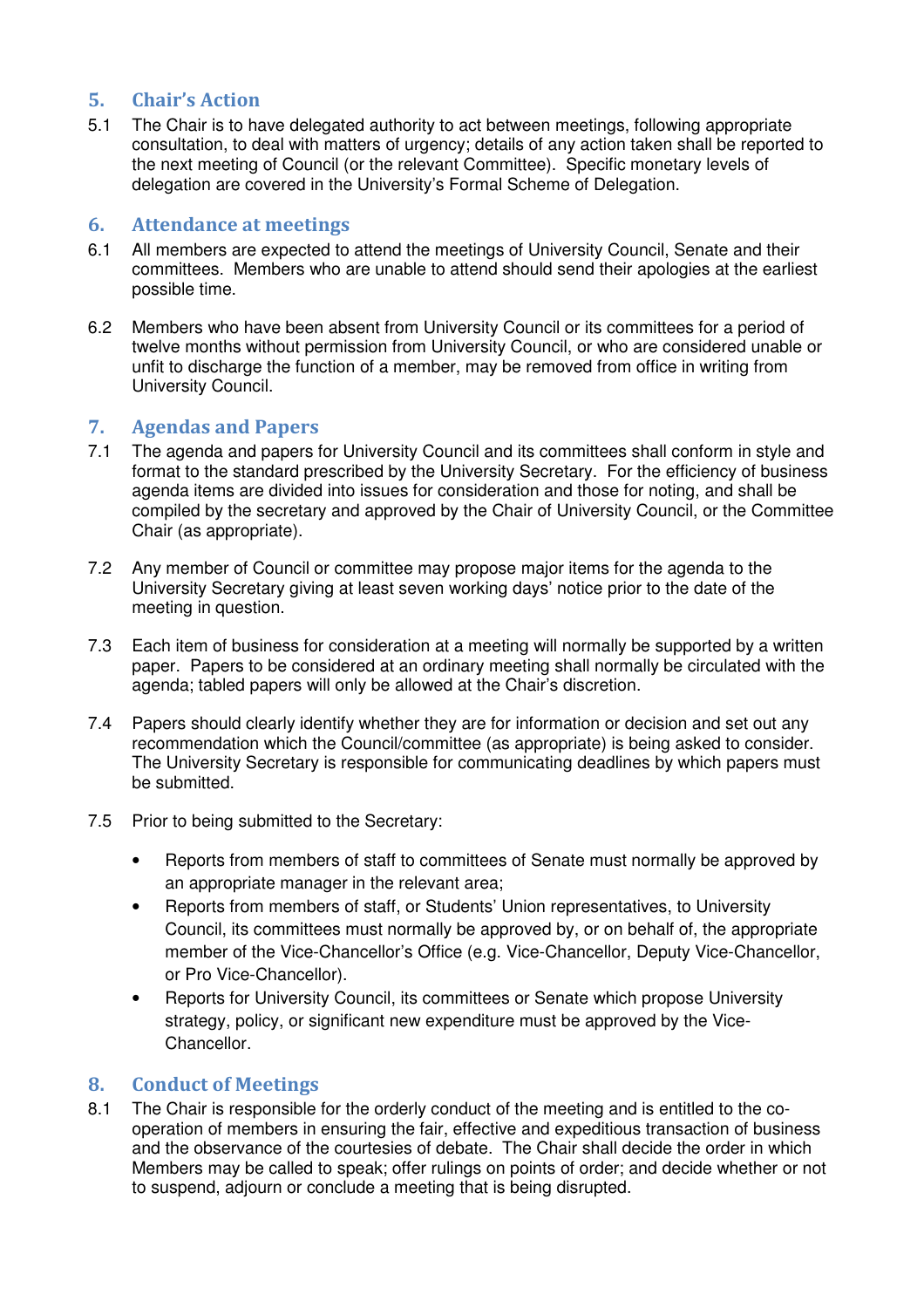- 8.2 The Chair may vary the order of agenda items so as to give precedence to any business of special importance, or urgency.
- 8.3 The Vice-Chancellor, as Chief Executive, and the University Secretary shall have the right to advise the Council and its committees and be heard if a matter under discussion is deemed by them to be ultra vires.
- 8.4 It is the practice of University Council and its committees to reach decisions by consensus, votes are rarely taken.
- 8.5 If a vote is deemed necessary by the Chair, a decision will be taken by a simple majority with the Chair holding a casting vote if there is an equal division of votes. The numbers voting for and against and any abstentions will be recorded in the minutes.
- 8.6 Any decision of the University Council and its committees, however determined, is a decision taken by the members collectively and each individual member has a duty to stand by it whether or not they were present at the meeting when the decision was taken.
- 8.7 The Chairs of University Council committees would normally present the minutes of committee meetings to University Council.
- 8.8 The Chair may refer for consideration at the next meeting, any matter raised by a member which is not specified in the agenda for the meeting. However, in the case of any urgent matter, the Chair may, if he or she considers it can be properly dealt with at that meeting, so deal with it.
- 8.9 The proceedings of the University Council shall not be invalidated by any vacancy in their number or by any defect in the election, appointment or qualification of any Member or in the accidental want of service of notice of the meeting on any Member.

#### 9 Written Resolution

9.1 Subject to University Council holding an ordinary meeting at least three times per year a written resolution (including one by electronic means, such as e-mail) signed by all Council Members or the members of any Committee, shall be as valid and effectual as if it had been passed at a duly-convened meeting of University Council or (as the case may be) committee.

#### 10 Confidential and Reserved Business

- 10.1 In order to protect the interests of the University, its students and staff, and subject to the provisions of the Data Protection Act and Freedom of Information Act, certain items of business may be deemed to be confidential by the Chair or the Chair of any committee.
- 10.2 Discussion of confidential business and circulation of confidential material is normally restricted to members of University Council or the relevant committee. Any material deemed to be confidential (which could include agenda items, reports, minutes or papers) will not be published, nor made available in the University Library.
- 10.3 Reserved business normally refers to matters concerning details of individual students, staff or applicants. Discussion of reserved business and circulation of reserved documents are subject to the same restrictions as confidential items.
- 10.4 In addition, the Chair, on the advice of the University Secretary, may decide that student and/or staff members should not receive reserved documents and may be required to withdraw from the discussion of, and/or abstain from voting on, any reserved business.
- 10.5 Confidential documents will be clearly marked as such and identified in the minutes.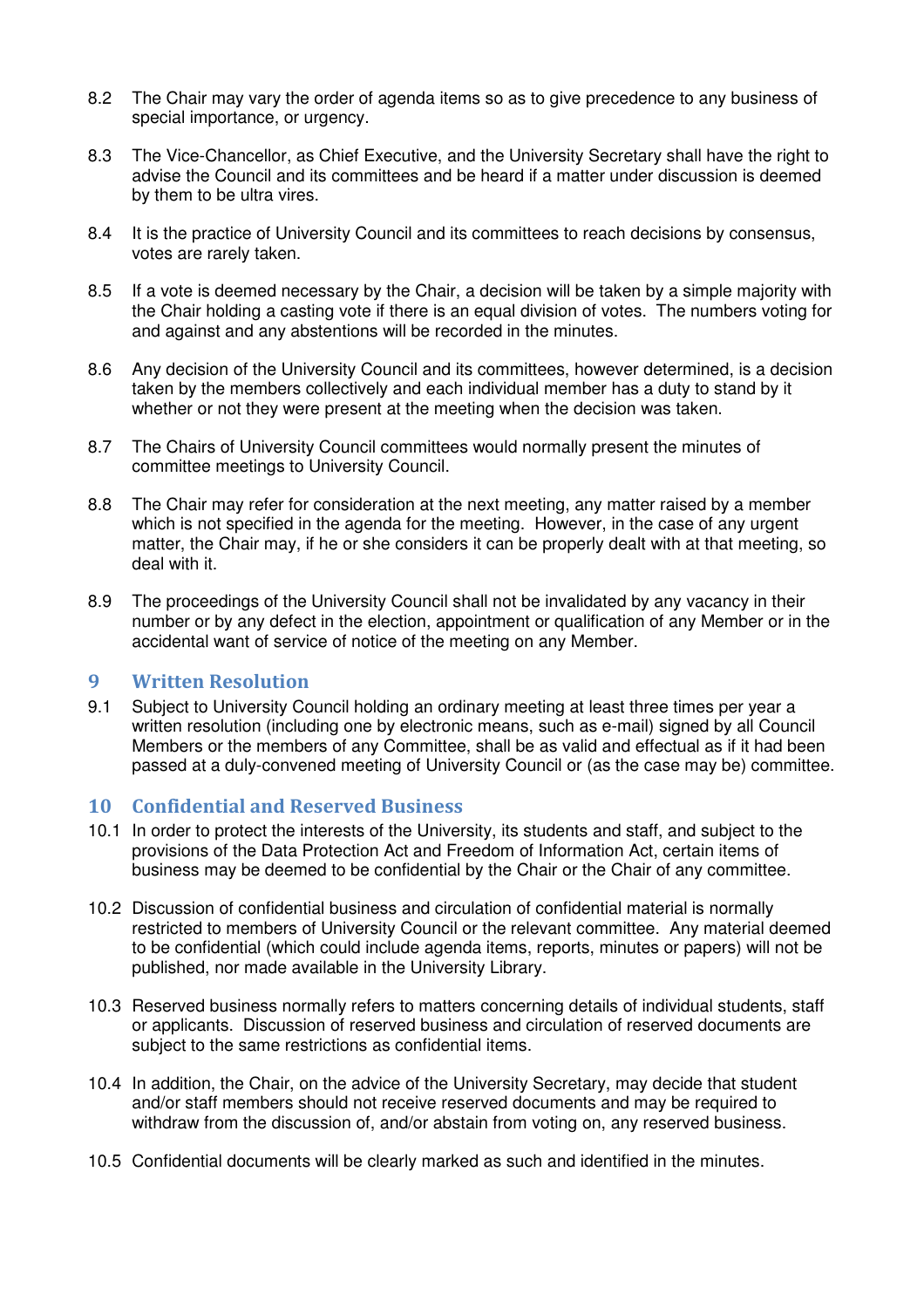# 11 Minutes and records

- 11.1 The University Secretary is responsible for the production of the minutes, which shall record the names of those present, including those in attendance and apologies received. All resolutions of University Council and its Committees shall be recorded in the minutes and differentiate between a recommendation and a decision taken under delegated powers.
- 11.2 The draft minutes shall be submitted to the Chair for approval, normally within ten working days of the meeting. Once approved by the Chair, the minutes shall be circulated to members, pending formal confirmation at the next ordinary meeting.
- 11.3 The University Secretary is responsible for maintaining an archive of all documentation in relation to meetings (including the safekeeping and disposal of confidential documents and records) and to the publication of minutes, once they have been confirmed at the next ordinary meeting. When confirmed as a correct record at the next meeting, the minutes shall, in the absence of manifest error, be conclusive evidence of the matters stated.
- 11.4 Subject to paragraph 11.8 below, the following documents shall be available for inspection by any member of staff or student of the University via the University's document management system and the University Library:
- 11.5 the agenda of every meeting of Council, or any of its committees or sub-committees, the Senate and any committee or sub-committee,
- 11.6 the reports or papers considered at meetings
- 11.7 and the confirmed minutes of such meetings
- 11.8 The Chair of Council or the Chair of any committee or sub-committee may exclude any of the documentation referred to above from publication or inspection, if it relates to:
- 11.9 A named person employed or to be employed at the University;
- 11.10 A named student of, or candidate for admission as a student to, the University;
- 11.11 Any other matter which, in the opinion of the Chair is deemed confidential.

#### 12 Chair and Vice-Chair

- 12.1 The Council shall appoint two of their External Members, usually on a three year term, to be Chair and Vice-Chair, who shall be eligible for re-appointment on the advice of the Governance and Membership Committee.
- 12.2 The Chair shall preside at all meetings of Council, if the Chair is absent the Vice-Chair will preside. If both the Chair and Vice-Chair are absent from any meeting, the Members present shall elect an External Member to act as Chair of that meeting.
- 12.3 If there is a vacancy in the office of Chair or Vice-Chair, the Council shall elect at their next meeting a new Chair or Vice-Chair to hold office for the unexpired term of the office of the Chair or Vice Chair in whose place s/he is appointed.
- 12.4 The chairs of committees are approved by Council, on recommendation from the Governance and Membership Committee. If there is a vacancy in the office of a chair of committee, the committee shall elect at their next meeting a new chair to hold office for the unexpired term of office of the chair in whose place s/he is appointed.